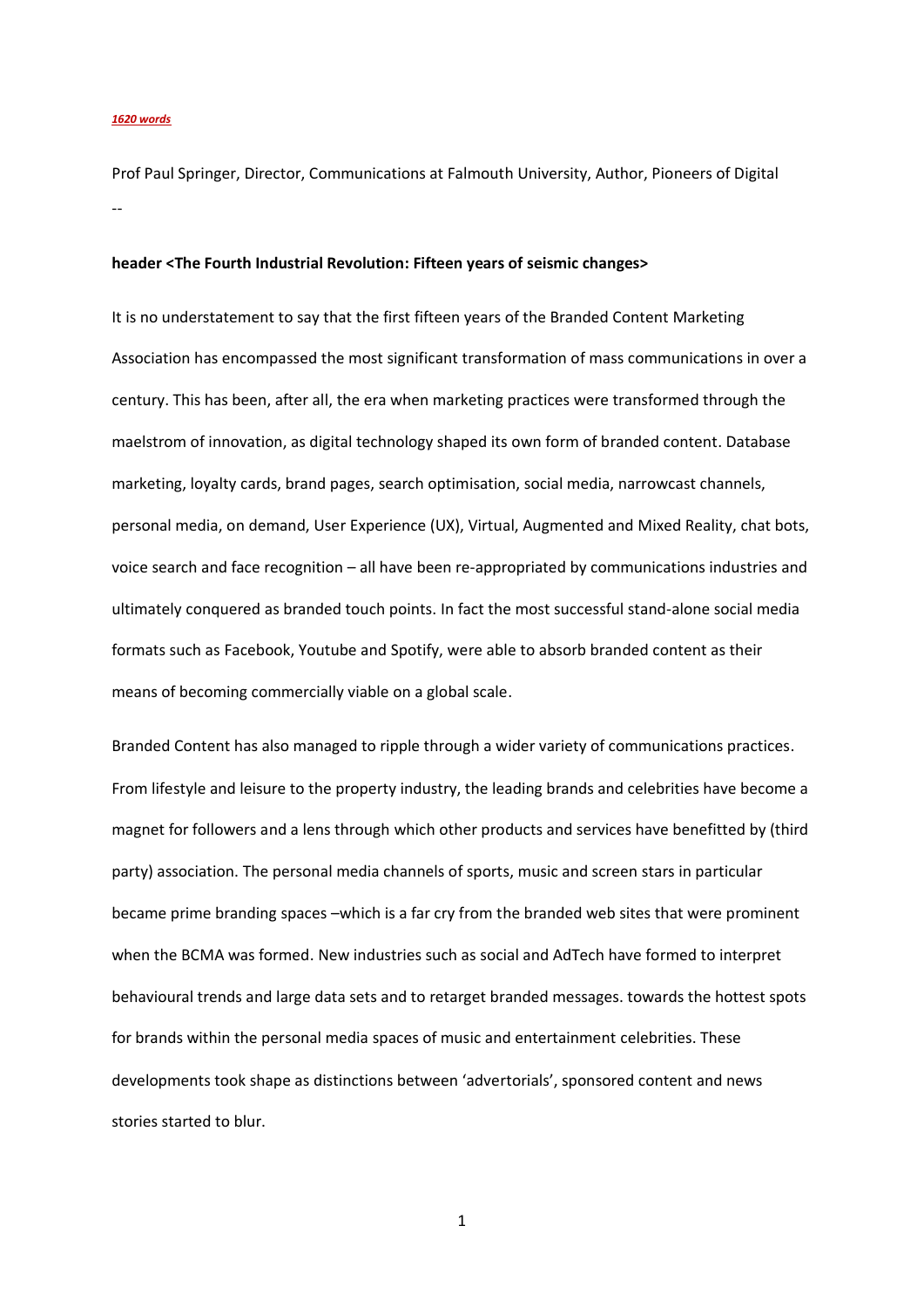## **Sub head <Back then: the view of branded content in 2003>**

Several books voiced the view of the communications industries in 2003, of the opportunities and risks posed by digital technologies at the time that BCMA was formed.

Amongst those trumpeting opportunities were Garth Hallberg, then vice-president of marking firm Ogilvy Direct. His book All Consumers Are Not Created Equal: Differential Marketing Strategy for Brand Growth and Profits (1996, J Wiley, NY) suggested that all environments now presented 360° branding opportunities, as did the customer databases that companies held. Hallberg anticipated data being leveraged to target customers who had already registered interest in particular products or services. At the time several automotive brands moved marketing budgets towards relationship marketing. Brands such as Land Rover were hosting members-only 'Adventures' away days for existing and prospective Land Rover owners, while Mini targeted new communication opportunities between the point of purchase, manufacture and delivery so that customers could personalise the spec of their new car. TBWA's President Jean Marie Dru's book Beyond Disruption (2002, J Wiley, NY) went further in wrapping a wide spectrum of media, above and below-the-line, around individual consumers so that habits and attention could be first disrupted, then known passionpoints could be targeted. The supermarket brand Tesco's Reward Card loyalty scheme epitomised how brands could use purchase data to personalise branded mailshots. The story of this pioneering loyalty scheme was described by its creators Clive Hunby and Terry Hunt in the book Scoring Points (2003, Kogan Page London). Christian Mikunda's Brand Lands, Hot Spots and Cool Spaces (2002, Redline Wirtschaft bei Ueberreuter, Frankfurt) went further in claiming branded environments as a 'third place' - on and offline - as the vemue where emotional bonds are best forged with customers. Marketers, Mikunda observed, have access to the mind and heart – 'Linking the desire for entertainment with emotion and putting the customer in the right mood is the key to attracting sales'.

2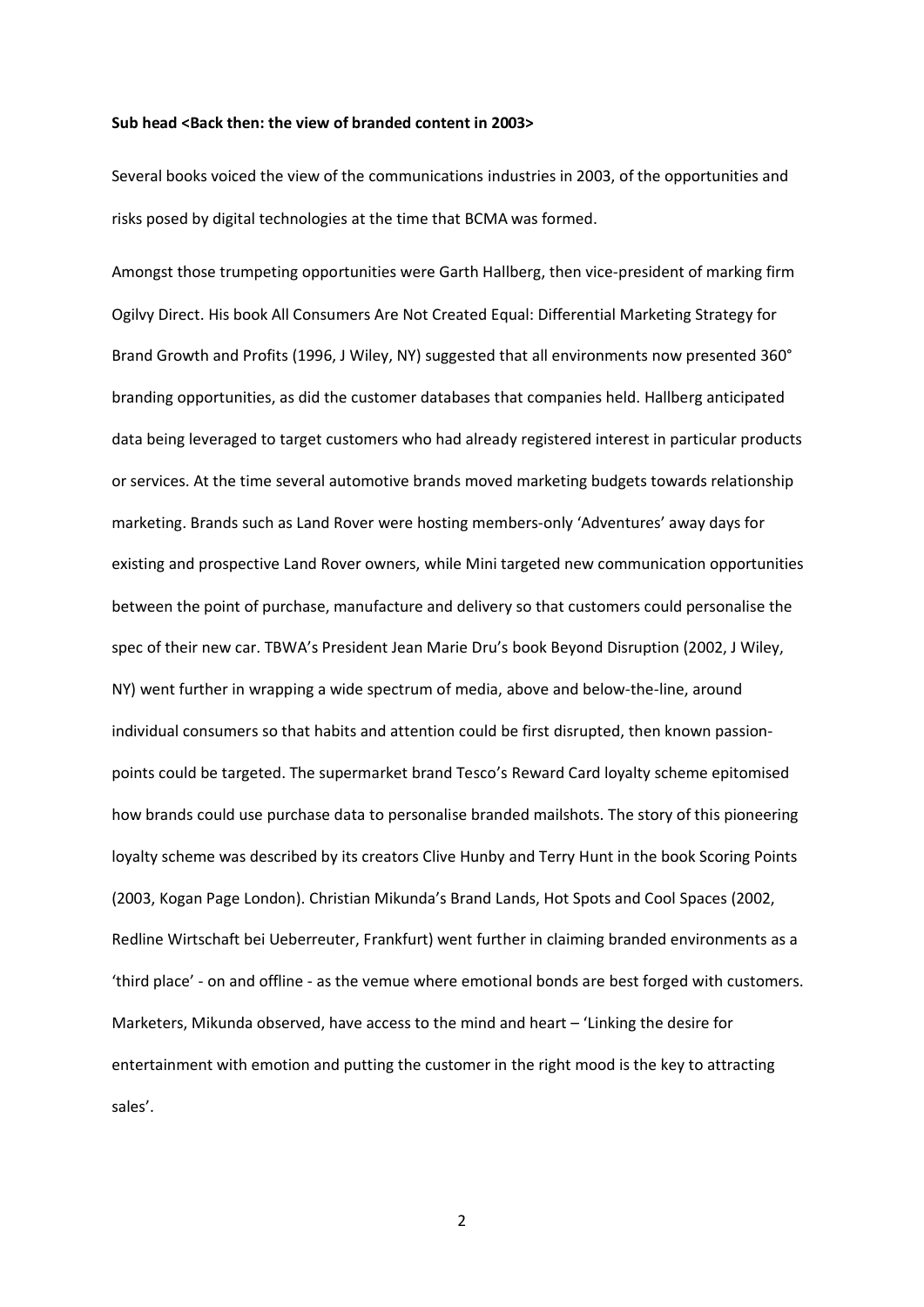A different set publications spelt out the threat of digital communications for established advertising and marketing industries. In particular Al and Laura Ries's The Fall of Advertising and the Rise of PR (2002, HarperCollins, NY) and the Chief Marketing Officer of Coca-Cola, Sergio Zyman's The End of Advertising As We Know It (2003, HarperCollins NY) both speculated that mass media revenues would transition to more newer targeted communications. Worse still – in Permission Marketing (1999, Simon & Schuster, NY) Seth Godin anticipated a digital landscape where viewers would be paid to view advertisements, such was the concern over free online content and adblockers.

Alongside these views of the future digital landscape, there were also new the new branded content roles bought about by digital. The 2003-2018 years saw a new type of brand specialist emerge that was better positioned to exploit closer understandings of customer behaviours, based on data, and new ways of reaching customers through personal media. For instance, the manufacturer Britvic introduced a 'Brand Guardian' for their drinks brand Tango to direct marketing campaigns in a more iterative way, and in real-time. As brands launched their own websites and subscribed to social media sites they communicated peer-to-peer with customers, which required a new breed of specialists whose responsibility it was to nurture the essence of what was often referred to as 'the brand DNA'. Film franchises also employed brand guardians, required to negotiate with brands and collate a network sharing similar values, before commissioning scripts around the partnering brands. Through such roles branded communications has become part of the fabric of mass entertainment.

## **Sub-head < Key stages in branded content, between 2003-2018 >**

It's still hard to fathom the amount of change that has taken place since the BCMAs inception. The timeline of the relationship between brands and consumers below illustrates how the form of branded communication has migrated over years to encompass new technologies and new thinking on effective branded content. These key stages are set against the backdrop of new specialist roles, emerging media and closer understandings of individual purchasing behaviour.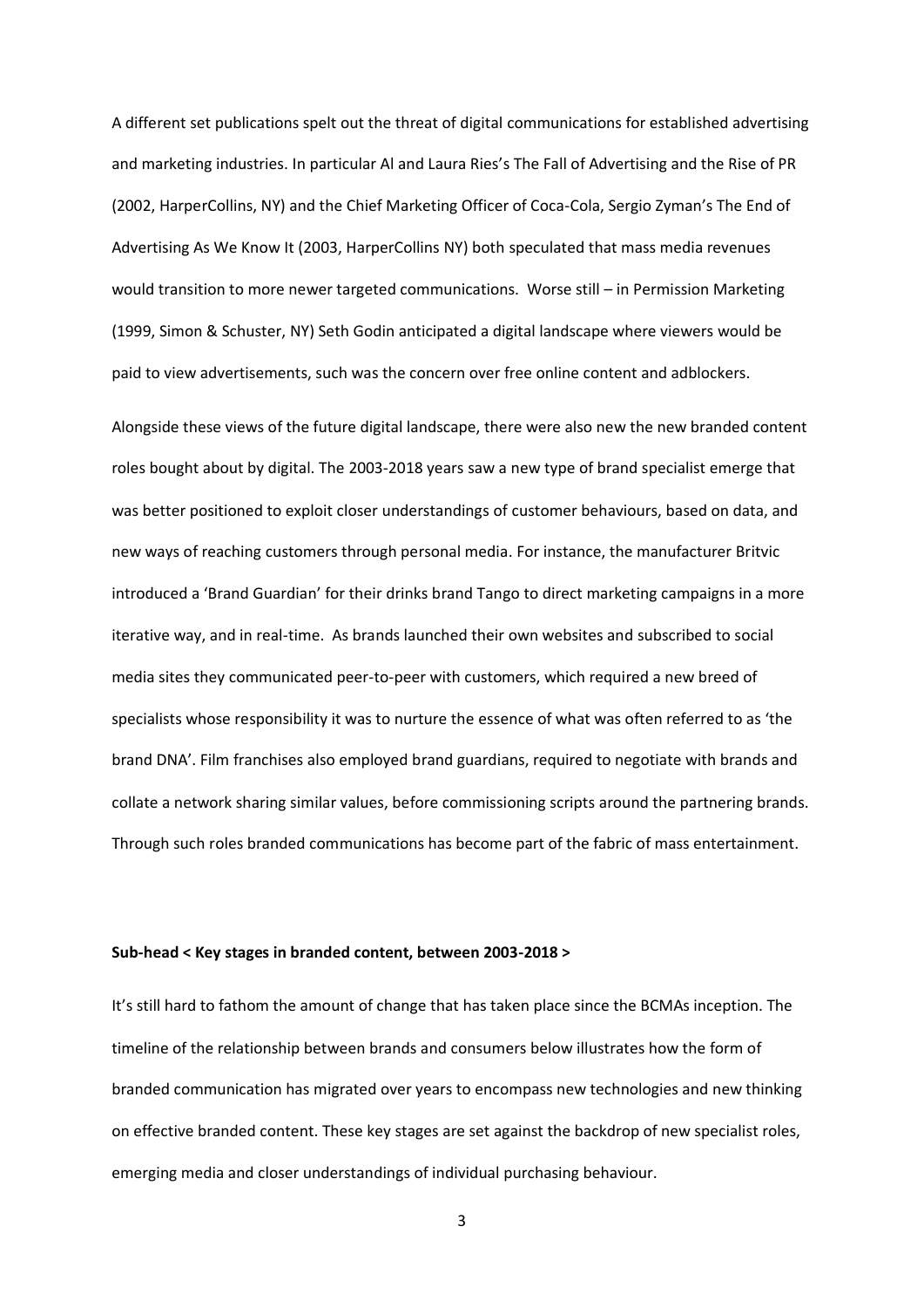< table 1 timeline of key stages for branded content 2003-2018 >

| Year             | stage                                                      | context                                                    | for instance                            |
|------------------|------------------------------------------------------------|------------------------------------------------------------|-----------------------------------------|
|                  | 2003-04 involvement                                        | advertainment, shared content, virals                      | Burger King's Subservient Chicken       |
| 2004             | brand sites                                                | branded causes & related services                          | Dove campaignforrealbeauty.com          |
| 2006             | advocacy                                                   | co-creation, user-generated content                        | Snakes on A Plane film & promo          |
|                  | 2006-7 enablers                                            | tools, branded engines                                     | Nike+ Nike & Apple running network      |
|                  | 2009-10 locational<br>interactive video, 'We Used to Wait' | street view and GPS-related                                | Arcade Fire's Google-supported          |
|                  | 2010-11 app space                                          | brand spaces on personal technology                        | Nike training club                      |
| 2011             | second screen                                              | augmented/mixed reality, layars                            | Disney AR billboards, Times Square      |
| 2012             |                                                            | retarget to social broadcast events driving social network | Thinkbox and Twitter projects           |
| 2013<br>Pakistan | cause-led                                                  | utilising com technologies for causes                      | Coca-Cola Small world machines, India-  |
| 2014             | programmatic                                               | data informed retargeted coms                              | Team Sky, retargeted articles via po-st |
| 2015             | news content                                               | interactive editorial, advertorial                         | Wall Street Journal/Netflix for Narcos  |
|                  | 2017-18 voice search                                       | brand optimisation partnerships                            | Amazon echo and Amazon Prime            |

The series of branded projects above characterise the ways in which branded content has ridden the tide by realising the potential of emerging software. Projects such as Burger King's Subservient Chicken, which was initially a broadcast side project that went on to amass 459 million site hits, demonstrated the importance of brands reaching out to its customers at relevant moments - for Burger King this was snack time - and in relevant online spaces. Dove's Campaign for Real Beauty – the first campaign to feature a URL as its strapline – claimed a cause and supported Dove's synonymous association by connecting networks, events and brandcentred support activity, mostly online. When the film Snakes on A Plane was launched in 2006, its production firm New Line Cinema channelled the spirit of crowd-sourcing by creating a promotional message voiced by the film's star Samuel L Jackson, that could be co-created. Jackson's message could be downloaded, personalised and forwarded, which proved useful in the drive for advocacy and drove audiences to see the film.

The advent of Global Positioning Systems (GPS) and personal mobile technologies enabled online networks to be formed around shared interests and causes. Brands were able to adopt this, and brands such as Nike, Apple